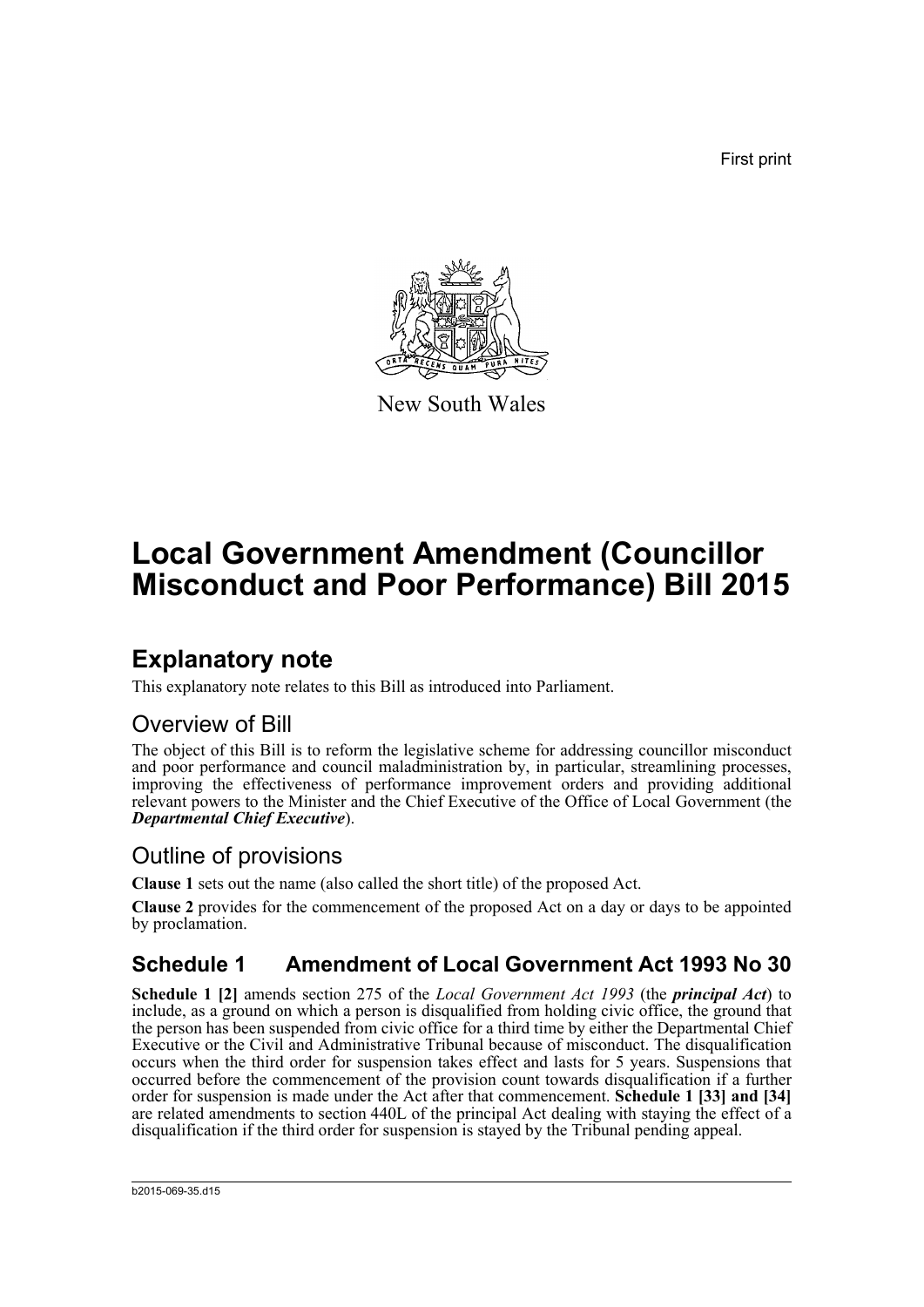**Schedule 1 [3] and [4]** amend section 434 of the principal Act to reduce the time in which a council is required to respond to recommendations made by the Departmental Chief Executive arising from the investigation of a council from 40 to 28 days.

**Schedule 1 [5] and [6]** amend section 438A of the principal Act and **Schedule 1 [8]–[11] and [13]–[16]** amend section 438C of the principal Act to enable the Minister to vary a performance improvement order.

**Schedule 1 [7]** amends section 438A of the principal Act to ensure that the Minister or any other person may take action under the Act in relation to a council or councillor while a performance improvement order is in force.

**Schedule 1 [12]** amends section 438C of the principal Act to provide that the consultation period for a notice of intention to issue a performance improvement order is 7 days in all cases. Currently, the period is 21 days except if there is a matter of urgency, in which case, it is 7 days.

**Schedule 1 [17]** amends section 438F of the principal Act to clarify that a performance improvement order may require a council to provide more than one compliance report and may set out requirements relating to the reports, including the intervals at which they are to be made.

**Schedule 1 [18]** amends section 438G of the principal Act to include a requirement for a temporary adviser to directly report to the Minister on compliance with a performance improvement order if a council fails to provide a compliance report to the Minister as required by a performance improvement order or fails to give the adviser an opportunity to comment on a compliance report as required by section 438H of the principal Act.

**Schedule 1 [19]** inserts a new section into the principal Act to provide relevant powers to the Minister and Tribunal to deal with non-compliance by an individual councillor with a performance improvement order issued to a council. Proposed section 438HA empowers the Minister to issue a compliance order to a councillor which effectively prohibits the person acting as a councillor except for the purpose of taking action as required by a performance improvement order. The order initially remains in force for a period of up to 3 months with a possibility of being extended to up to 6 months, but the Minister must withdraw the order if the councillor complies with the performance improvement order. Provision is included for referral of the matter to be dealt with by the Tribunal as a misconduct matter instead of a compliance order being issued, after a compliance order has expired or while a compliance order is in force (for example, if it is clear that the councillor intends to refuse to comply with the performance improvement order despite the compliance order). **Schedule 1 [37]–[39]** contain consequential amendments extending Divisions 3 and 4 of Part 3 of Chapter 14 of the principal Act dealing with Tribunal proceedings to such referrals. **Schedule 1 [1]** contains a related amendment to ensure that a vacancy in office does not automatically occur as a consequence of a compliance order.

**Schedule 1 [20], [21] and [22]** amend section 440B of the principal Act to enable the Governor to disqualify a former councillor on the advice of the Minister if the Independent Commission Against Corruption (*ICAC*) has recommended that a person be suspended with a view to dismissal for serious corrupt conduct but the person has resigned or otherwise ceased to be a councillor before the matter can otherwise be taken to the Governor.

**Schedule 1 [23]** amends section 440C of the principal Act so that if a person who is suspended pending dismissal for serious corrupt conduct institutes proceedings relating to an ICAC report or an admission, the suspension continues while those proceedings are undertaken and, for the purposes of the limitations on the length of the period of suspension, the suspension will be taken to have commenced when those proceedings and any related review or appeal proceedings have been disposed of.

**Schedule 1 [24]** makes a similar amendment to section 440D which deals with council staff rather than councillors.

**Schedule 1 [25]** amends the definition of *misconduct* in section 440F of the principal Act to include as misconduct an act or omission of a councillor intended by the councillor to prevent the proper or effective functioning of the council or a committee of the council. For example, the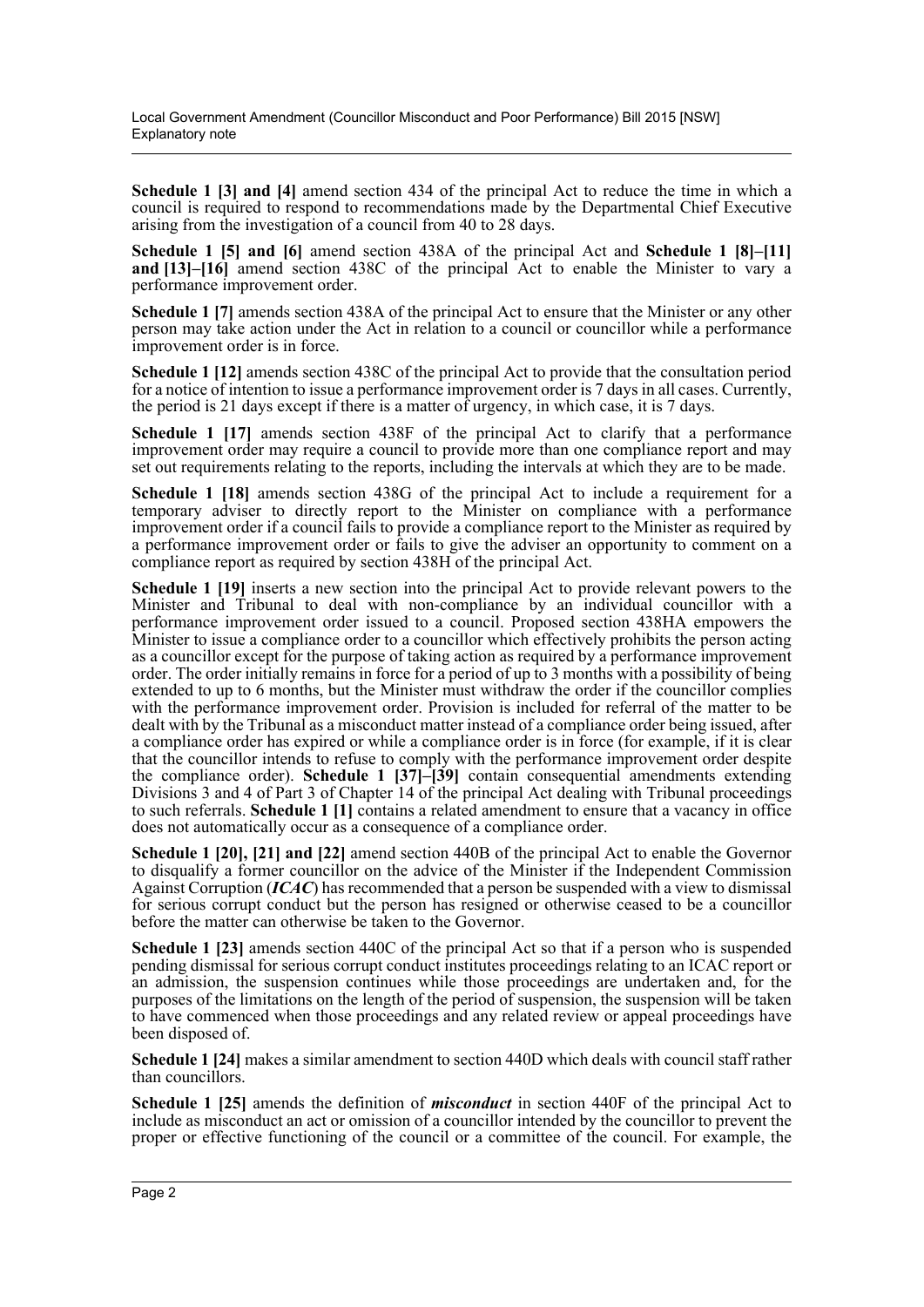Local Government Amendment (Councillor Misconduct and Poor Performance) Bill 2015 [NSW] Explanatory note

misconduct might include preventing a council from making a decision by deliberately leaving a meeting to deprive it of a quorum or misusing rescission motions to prevent councils from revisiting a matter for an extended period. This will enable appropriate disciplinary action to be taken against the councillor.

**Schedule 1 [26]** omits section 440G (2) of the principal Act which requires notice to be given of a motion at a council meeting to formally censure a councillor. The matter is to be dealt with by placing the relevant item on the agenda for the meeting and supporting that item with relevant reports or information.

**Schedule 1 [27], [28] and [30]** amend section 440H of the principal Act to enable the investigative powers of the Departmental Chief Executive to be used to require any person (rather than just a councillor, a member of staff of a council, a delegate of a council or an administrator) to provide information or produce documents. However, constraints are placed on that power relating to preserving the privilege against self-incrimination and legal professional privilege (except in favour of a public authority or former public authority).

**Schedule 1 [29]** amends section 440H of the principal Act by inserting a new subsection that enables the Departmental Chief Executive to arrange for a departmental report to be prepared without an investigation in certain situations where it is alleged that a councillor has engaged in misconduct. This is where the matter has been referred by the council and an investigation has already been conducted by the council, where, in the opinion of the Chief Executive, the allegation relates to a minor matter for which at most, the councillor would be counselled or reprimanded, and in other circumstances where the Chief Executive considers that arrangement appropriate.

**Schedule 1 [31]** amends section 440I of the principal Act to require the Departmental Chief Executive to give at least 14 days notice to a councillor of a proposal to take disciplinary action and to consider any submissions made by the councillor in accordance with the notice.

**Schedule 1 [32]** amends section 440L of the principal Act to remove the right of appeal to the Civil and Administrative Tribunal against disciplinary action comprised only of counselling or reprimanding a councillor.

**Schedule 1 [35]** amends section 451 of the principal Act. The section requires a councillor who has a pecuniary interest in any matter with which the council is concerned and who is present at a meeting of the council or committee at which the matter is being considered to disclose the nature of the interest and absent himself or herself from relevant discussions and voting. Subsection (4) contains an exception in relation to certain planning matters if the councillor has made a special disclosure of the interest in accordance with the regulations ahead of a meeting. The proposed amendment limits the exception to special disclosure of an interest of the councillor in the councillor's principal place of residence or, if the interest of another person is relevant under section 443 (for example, a spouse or relative), an interest of another person in that other person's principal place of residence.

**Schedule 1 [36]** amends the heading to Part 3 of Chapter 14 to reflect the content of the Part.

#### **Schedule 2 Law revision amendments of Local Government Act 1993 No 30**

**Schedule 2** amends the principal Act for law revision purposes. The Dictionary and other provisions of the principal Act are amended to update references to the Department of Local Government to the Office of Local Government and references to the Director-General to the Chief Executive of the Office of Local Government (referred to as the Departmental Chief Executive).

The Schedule also contains amendments that update terminology and references relating to Public Service agencies, heads of agencies and Public Service employees as a consequence of the *Government Sector Employment Act 2013* and includes other miscellaneous amendments that are consequential on the making of past administrative changes orders.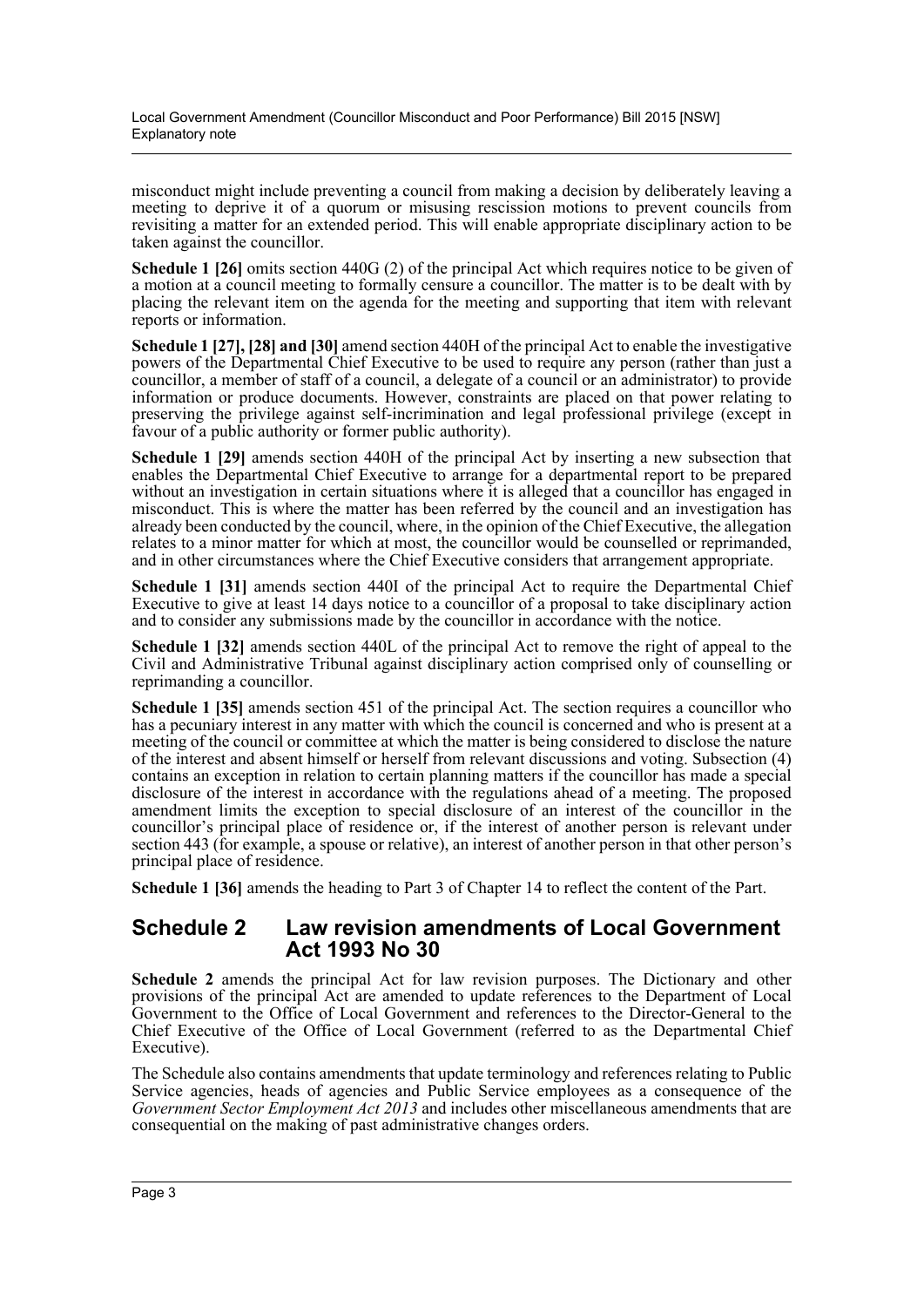Local Government Amendment (Councillor Misconduct and Poor Performance) Bill 2015 [NSW] Explanatory note

#### **Schedule 3 Consequential amendment of Local Government (General) Regulation 2005**

**Schedule 3** amends the form of special disclosure of pecuniary interest set out in the regulations under the principal Act as a consequence of the proposed amendment to section 451 (4) of the principal Act.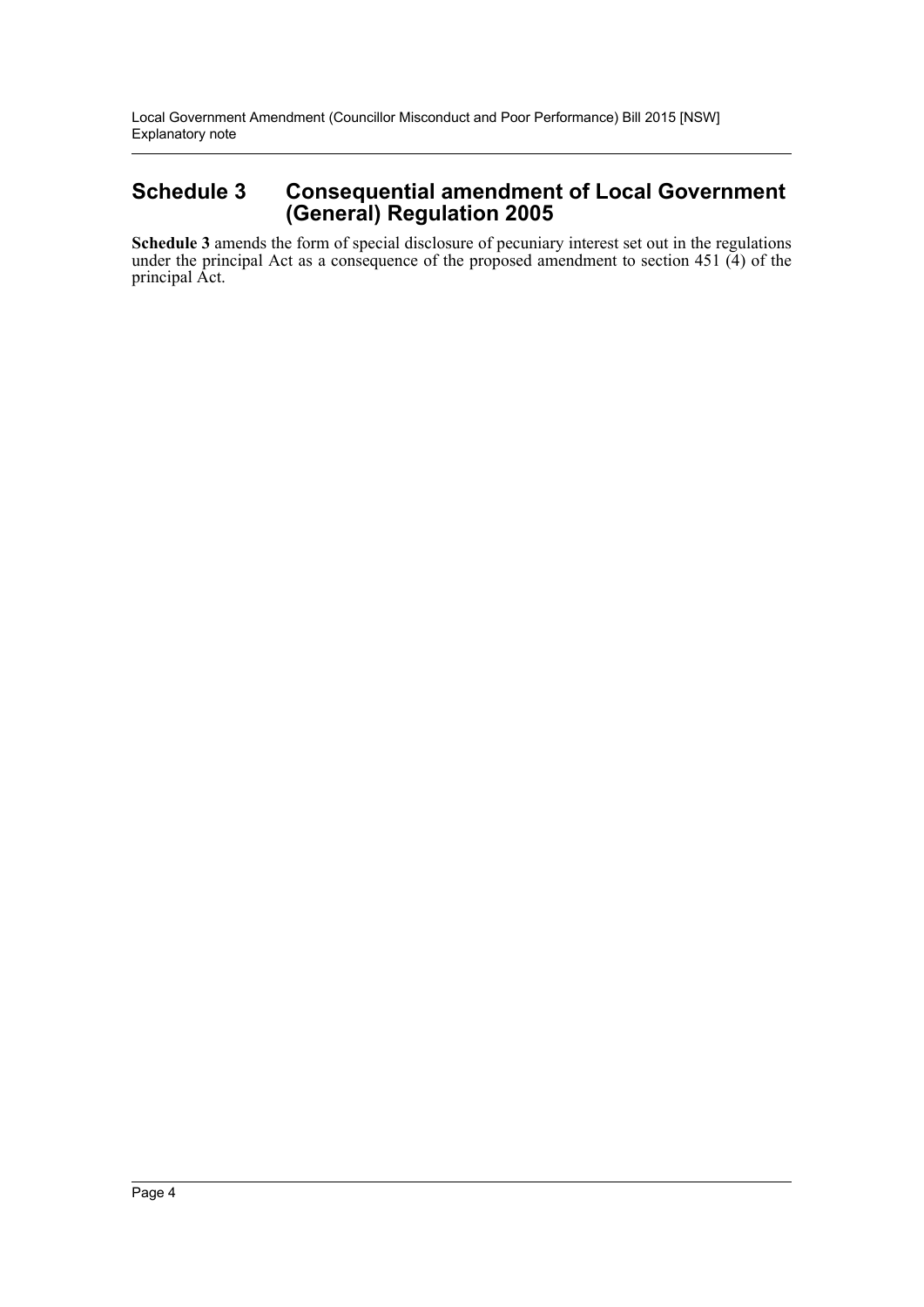First print



New South Wales

# **Local Government Amendment (Councillor Misconduct and Poor Performance) Bill 2015**

## **Contents**

|            |                                                            | Page |
|------------|------------------------------------------------------------|------|
|            |                                                            |      |
|            | Name of Act                                                | 2    |
|            | Commencement                                               | 2    |
| Schedule 1 | Amendment of Local Government Act 1993 No 30               | 3    |
| Schedule 2 | Law revision amendments of Local Government Act 1993 No 30 | 10   |
| Schedule 3 | Consequential amendment of Local Government (General)      |      |
|            | Regulation 2005                                            | 12   |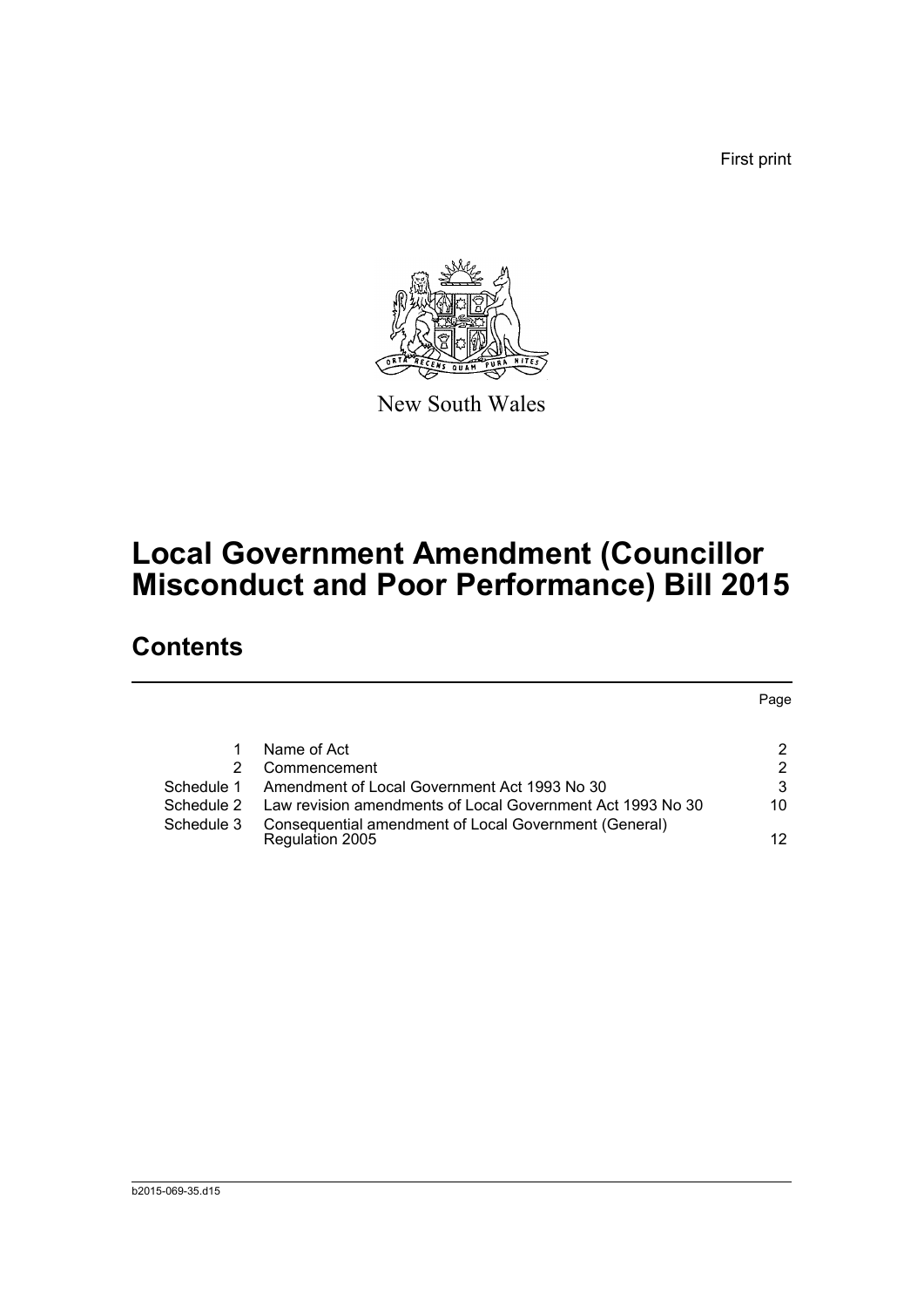

New South Wales

# **Local Government Amendment (Councillor Misconduct and Poor Performance) Bill 2015**

No , 2015

#### **A Bill for**

An Act to amend the *Local Government Act 1993* to modify the legislative scheme for dealing with councillor misconduct and poor performance and council maladministration, and for law revision purposes; and to make consequential amendments to the *Local Government (General) Regulation 2005*.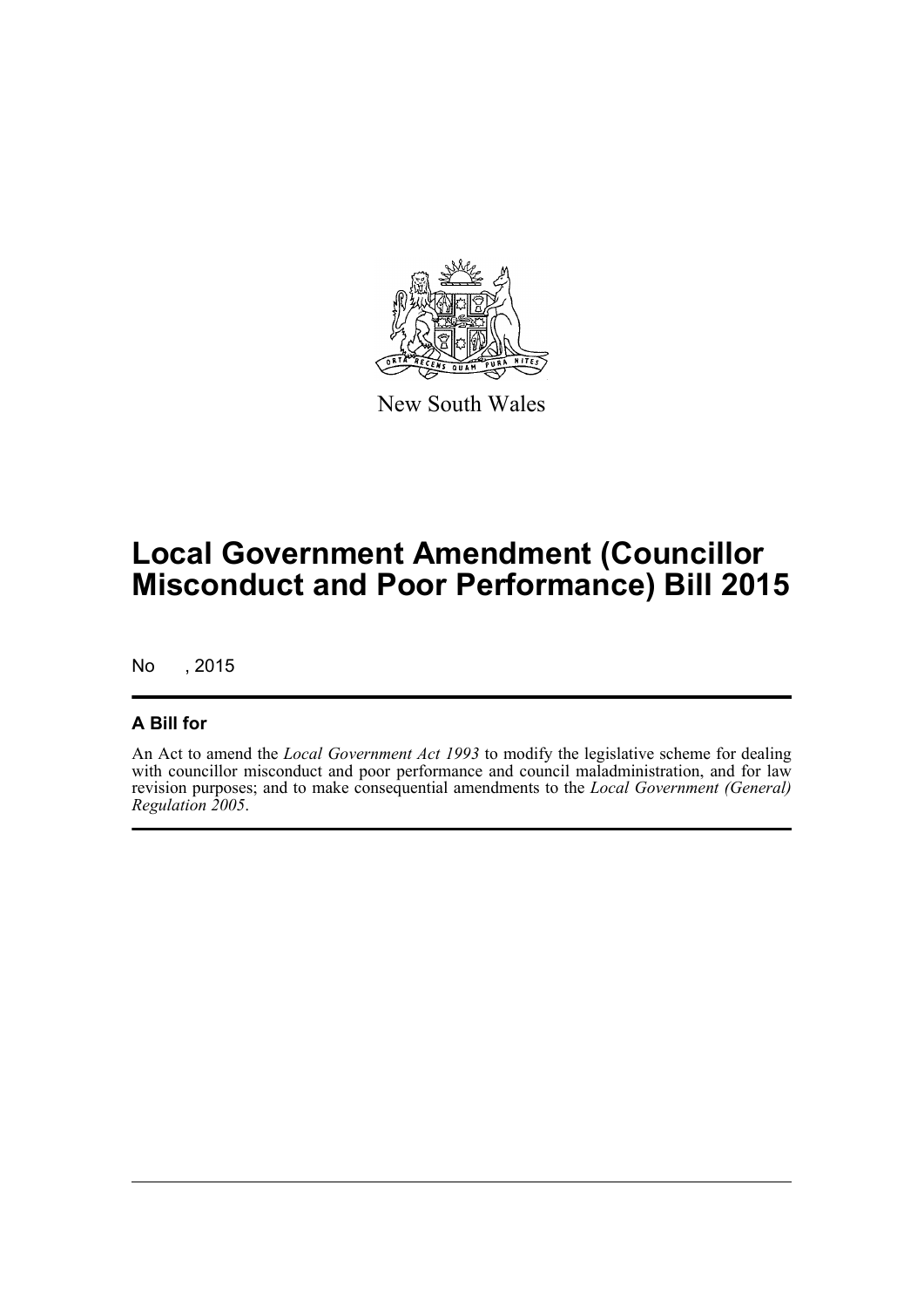Local Government Amendment (Councillor Misconduct and Poor Performance) Bill 2015 [NSW]

<span id="page-6-1"></span><span id="page-6-0"></span>

| The Legislature of New South Wales enacts:                                                           |                     |
|------------------------------------------------------------------------------------------------------|---------------------|
| Name of Act                                                                                          | 2                   |
| This Act is the Local Government Amendment (Councillor Misconduct and Poor<br>Performance) Act 2015. | 3<br>$\overline{4}$ |
| <b>Commencement</b>                                                                                  | 5                   |
| This Act commences on a day or days to be appointed by proclamation.                                 | 6                   |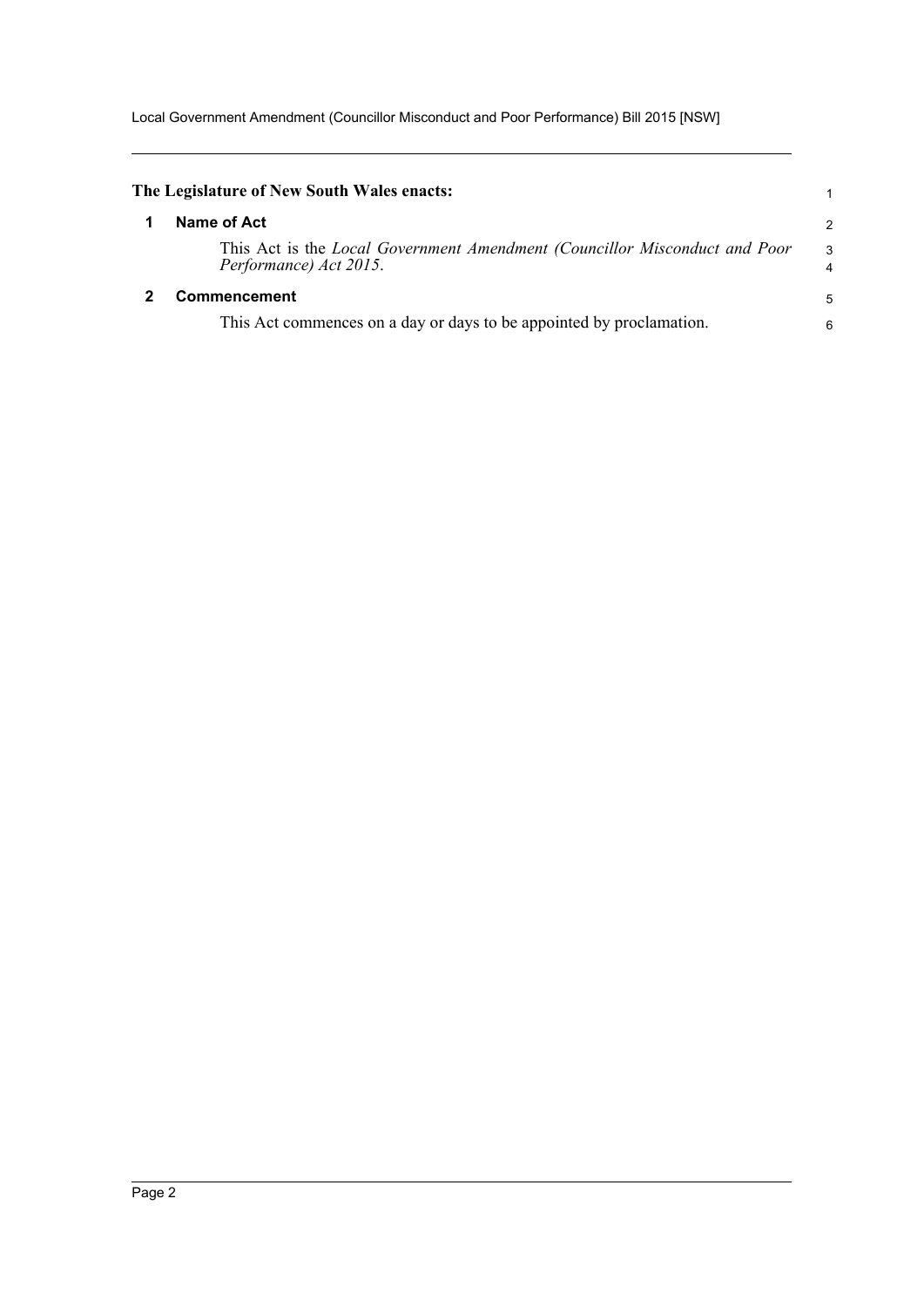Local Government Amendment (Councillor Misconduct and Poor Performance) Bill 2015 [NSW] Schedule 1 Amendment of Local Government Act 1993 No 30

<span id="page-7-0"></span>

|       | <b>Schedule 1</b>               |     | <b>Amendment of Local Government Act 1993 No 30</b>                                                                                                                                                                                                                                         | $\mathbf{1}$                 |
|-------|---------------------------------|-----|---------------------------------------------------------------------------------------------------------------------------------------------------------------------------------------------------------------------------------------------------------------------------------------------|------------------------------|
| [1]   |                                 |     | Section 234 When does a vacancy occur in a civic office?                                                                                                                                                                                                                                    | $\overline{2}$               |
|       |                                 |     | Insert "or as a consequence of a compliance order under section 438HA" after "suspended"<br>under this Act" in section $234(1)(d)$ .                                                                                                                                                        | 3<br>$\overline{\mathbf{4}}$ |
| $[2]$ |                                 |     | Section 275 Who is disqualified from holding civic office?                                                                                                                                                                                                                                  | 5                            |
|       | Insert after section $275$ (1): |     |                                                                                                                                                                                                                                                                                             | 6                            |
|       | (1A)                            | If: |                                                                                                                                                                                                                                                                                             | $\overline{7}$               |
|       |                                 | (a) | an order for suspension from civic office for misconduct is made (after<br>the commencement of this subsection) against a person under this Act<br>by the Departmental Chief Executive or the Civil and Administrative<br>Tribunal on a referral from the Departmental Chief Executive, and | 8<br>9<br>10<br>11           |
|       |                                 | (b) | it is the third or subsequent such order that has been made against the<br>person (including orders made before the commencement of this<br>subsection),<br>the person is disqualified from holding civic office for 5 years after the date<br>the order takes effect.                      | 12<br>13<br>14<br>15<br>16   |
| [3]   |                                 |     | Section 434 Council's response to report                                                                                                                                                                                                                                                    | 17                           |
|       |                                 |     | Omit "40 days" from section 434 (1). Insert instead "28 days".                                                                                                                                                                                                                              | 18                           |
| [4]   | Section 434 (2) (b)             |     |                                                                                                                                                                                                                                                                                             | 19                           |
|       |                                 |     | Omit "40-day". Insert instead "28-day".                                                                                                                                                                                                                                                     | 20                           |
| [5]   |                                 |     | Section 438A Performance improvement order                                                                                                                                                                                                                                                  | 21                           |
|       |                                 |     | Insert after section $438A(6)$ :                                                                                                                                                                                                                                                            | 22                           |
|       | (6A)                            |     | The Minister may vary a performance improvement order (and, if an order is<br>varied, a reference in this Act to the order is a reference to the order as varied).                                                                                                                          | 23<br>24                     |
| [6]   | <b>Section 438A (7)</b>         |     |                                                                                                                                                                                                                                                                                             | 25                           |
|       |                                 |     | Insert ", or the variation of a performance improvement order," after "order".                                                                                                                                                                                                              | 26                           |
| $[7]$ | Section 438A (7A)               |     |                                                                                                                                                                                                                                                                                             | 27                           |
|       |                                 |     | Insert after section 438A (7):                                                                                                                                                                                                                                                              | 28                           |
|       |                                 |     | (7A) The making of a performance improvement order, or the fact that such an order<br>is in force, does not derogate from a power of the Minister or any other person<br>to make any other order or take any other action under this Act.                                                   | 29<br>30<br>31               |
| [8]   | improvement order               |     | Section 438C Minister to give notice of intention to issue or vary performance                                                                                                                                                                                                              | 32<br>33                     |
|       |                                 |     | Insert "or vary" after "issue" in section 438C (1).                                                                                                                                                                                                                                         | 34                           |
| [9]   | <b>Section 438C (2)</b>         |     |                                                                                                                                                                                                                                                                                             | 35                           |
|       | Omit "The".                     |     |                                                                                                                                                                                                                                                                                             | 36                           |
|       |                                 |     | Insert instead "If it is proposed to issue a performance improvement order, the".                                                                                                                                                                                                           | 37                           |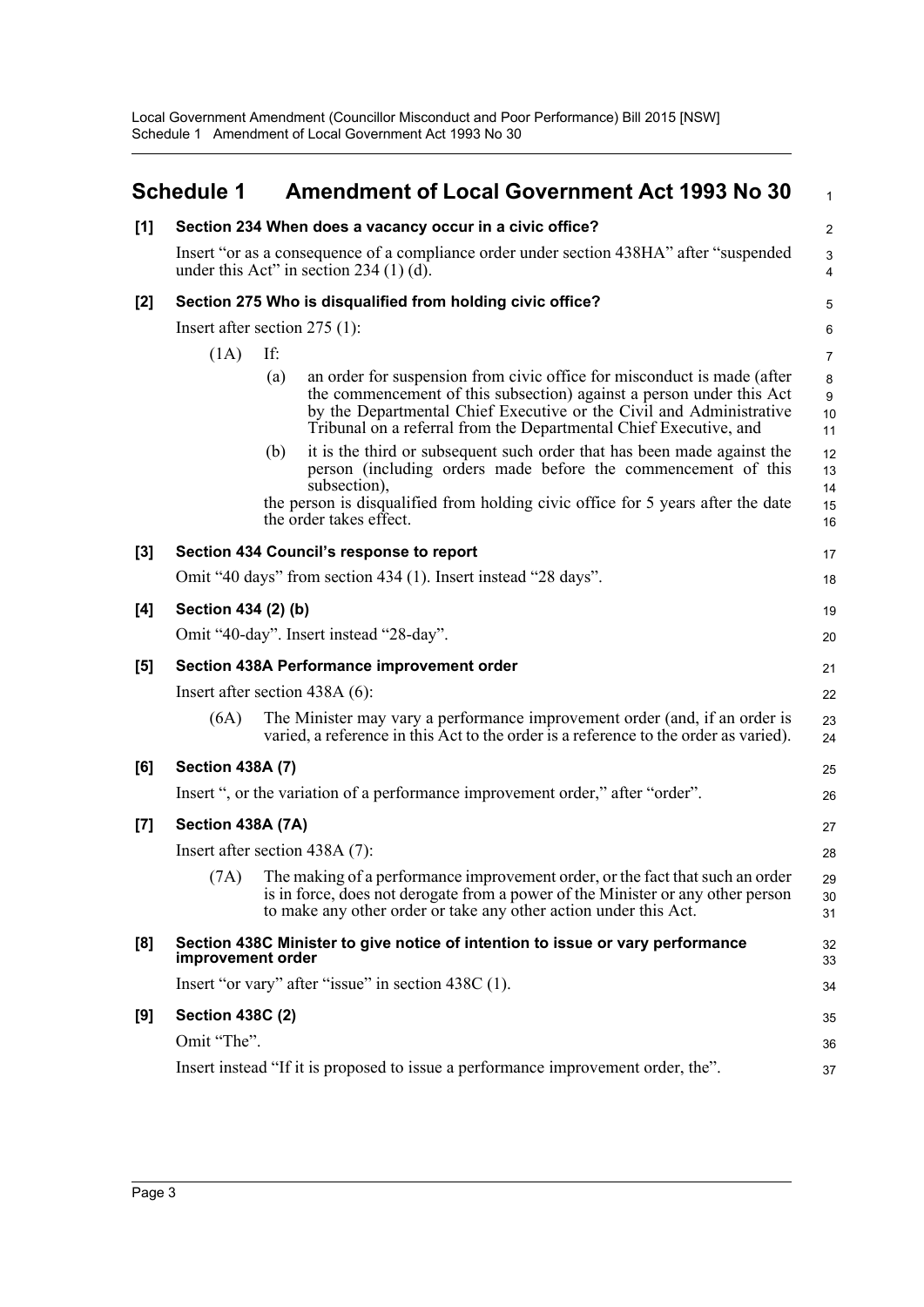Local Government Amendment (Councillor Misconduct and Poor Performance) Bill 2015 [NSW] Schedule 1 Amendment of Local Government Act 1993 No 30

| $[10]$ | Section 438C (2A)       |                                                                                                                                                                                                                                                                                                       | $\mathbf{1}$         |
|--------|-------------------------|-------------------------------------------------------------------------------------------------------------------------------------------------------------------------------------------------------------------------------------------------------------------------------------------------------|----------------------|
|        |                         | Insert after section $438C(2)$ :                                                                                                                                                                                                                                                                      | $\overline{2}$       |
|        | (2A)                    | If it is proposed to vary a performance improvement order, the notice is to<br>specify the following:                                                                                                                                                                                                 | 3<br>4               |
|        |                         | the terms of the proposed variation,<br>(a)                                                                                                                                                                                                                                                           | 5                    |
|        |                         | the reasons why it is proposed to vary the order.<br>(b)                                                                                                                                                                                                                                              | 6                    |
| [11]   | <b>Section 438C (3)</b> |                                                                                                                                                                                                                                                                                                       | 7                    |
|        |                         | Insert "or variation" after "order".                                                                                                                                                                                                                                                                  | 8                    |
| $[12]$ | <b>Section 438C (4)</b> |                                                                                                                                                                                                                                                                                                       | 9                    |
|        |                         | Omit the subsection. Insert instead:                                                                                                                                                                                                                                                                  | 10                   |
|        | (4)                     | The notice is to specify a consultation period of not less than 7 days from the<br>date the notice is served on the council.                                                                                                                                                                          | 11<br>12             |
| $[13]$ | Section 438C (5) (a)    |                                                                                                                                                                                                                                                                                                       | 13                   |
|        |                         | Insert "or proposed variation" after "order".                                                                                                                                                                                                                                                         | 14                   |
| $[14]$ | Section 438C (5) (b)    |                                                                                                                                                                                                                                                                                                       | 15                   |
|        |                         | Insert "or proposed variation" after "order".                                                                                                                                                                                                                                                         | 16                   |
| $[15]$ | <b>Section 438C (6)</b> |                                                                                                                                                                                                                                                                                                       | 17                   |
|        |                         | Insert "or vary" after "issue".                                                                                                                                                                                                                                                                       | 18                   |
| $[16]$ | Section 438C (6) (b)    |                                                                                                                                                                                                                                                                                                       | 19                   |
|        |                         | Insert "or varied" after "issued".                                                                                                                                                                                                                                                                    | 20                   |
| $[17]$ |                         | <b>Section 438F Compliance report</b>                                                                                                                                                                                                                                                                 | 21                   |
|        |                         | Omit section 438F (1). Insert instead:                                                                                                                                                                                                                                                                | 22                   |
|        | (1)                     | A council must provide the Minister with written reports on its compliance<br>with a performance improvement order as required by the order.                                                                                                                                                          | 23<br>24             |
| $[18]$ |                         | Section 438G Appointment of temporary adviser                                                                                                                                                                                                                                                         | 25                   |
|        |                         | Insert after section $438G(4)$ :                                                                                                                                                                                                                                                                      | 26                   |
|        | (4A)                    | If a council fails to give a temporary adviser an opportunity to comment on a<br>compliance report as required by section 438H, the temporary adviser is to<br>inform the Minister of that fact and give the Minister a report on the council's<br>compliance with the performance improvement order. | 27<br>28<br>29<br>30 |
|        | (4B)                    | If a council fails to give the Minister a compliance report as required by<br>section 438F, the temporary adviser is to give the Minister a report on the<br>council's compliance with the performance improvement order.                                                                             | 31<br>32<br>33       |
| $[19]$ | <b>Section 438HA</b>    |                                                                                                                                                                                                                                                                                                       | 34                   |
|        |                         | Insert after section 438H:                                                                                                                                                                                                                                                                            | 35                   |
|        | 438HA                   | Enforcement of performance improvement order against councillor                                                                                                                                                                                                                                       | 36                   |
|        | (1)                     | The Departmental Chief Executive may (and must at the request of the<br>Minister) arrange for a departmental report to be prepared as to whether a                                                                                                                                                    | 37<br>38             |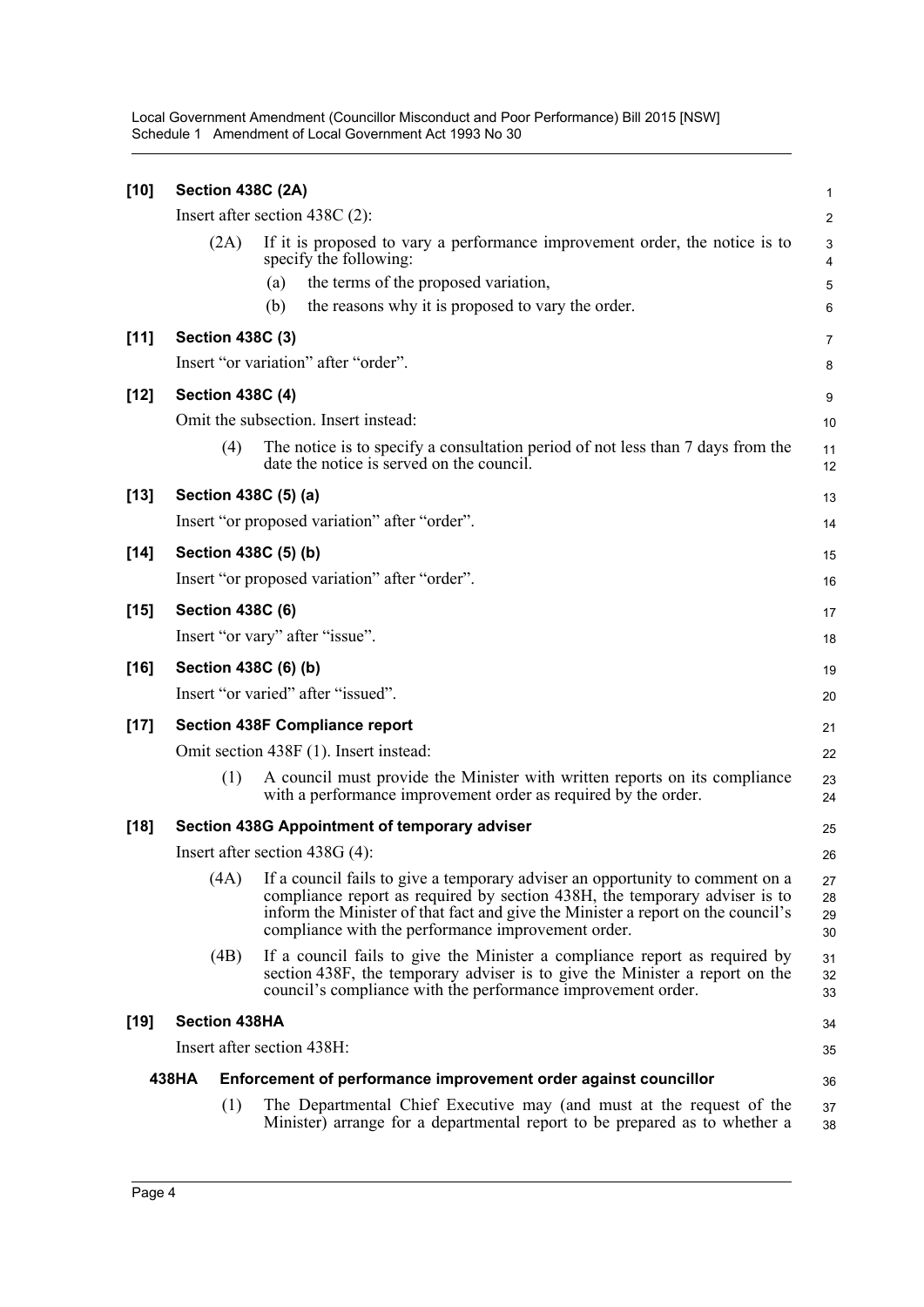councillor has failed to take action as required by a performance improvement order.

- (2) The Minister may, on receipt of a departmental report finding that a councillor has failed to take action as required by a performance improvement order, issue a compliance order to the councillor.
- (3) A compliance order:
	- (a) must identify the action that the councillor is required to take by a performance improvement order but has failed to take, and
	- (b) must, if the councillor is to be allowed to use council facilities, or be paid any amount, for the purposes of the councillor taking that action, specify the extent to which the councillor may use council facilities or the amount that may be paid (as the case requires), and
	- (c) must specify the period (not exceeding 3 months) for which it is to remain in force.
- (4) The Minister may, by written notice to the councillor, extend the period for which a compliance order remains in force, but not so that the order remains in force for a total period of more than 6 months.
- (5) Before issuing a compliance order to a councillor, the Minister is to:
	- (a) give the councillor written notice:
		- (i) specifying the action that the councillor has failed to take as required by a performance improvement order, and
		- (ii) specifying that the Minister proposes to issue a compliance order to the councillor, and
		- (iii) inviting the councillor to make submissions within a specified period (of not less than 7 days) about why the order should not be made, and
	- (b) consider any submissions made by the councillor in accordance with the notice.
- (6) The Minister is to withdraw a compliance order if satisfied that the councillor has taken the action specified in the compliance order.
- (7) While a compliance order is in force against a councillor, the councillor:
	- (a) is not entitled to exercise any of the functions of the councillor other than as necessary to take the action specified in the compliance order, and
	- (b) is not entitled to any fee or other remuneration, or to the payment of expenses or to the use of council facilities, to which he or she would otherwise be entitled as a councillor, except as specified in the compliance order.
- (8) The Minister may: (a) instead of taking action under this section against a councillor, or (b) after taking action under this section against a councillor, or (c) while a compliance order is in force against a councillor, request the Departmental Chief Executive to refer the matter to the Civil and Administrative Tribunal for consideration. 39 40 41 42 43 44
- (9) A matter is referred to the Tribunal under this section by means of a report presented to the Tribunal by the Departmental Chief Executive and containing 45 46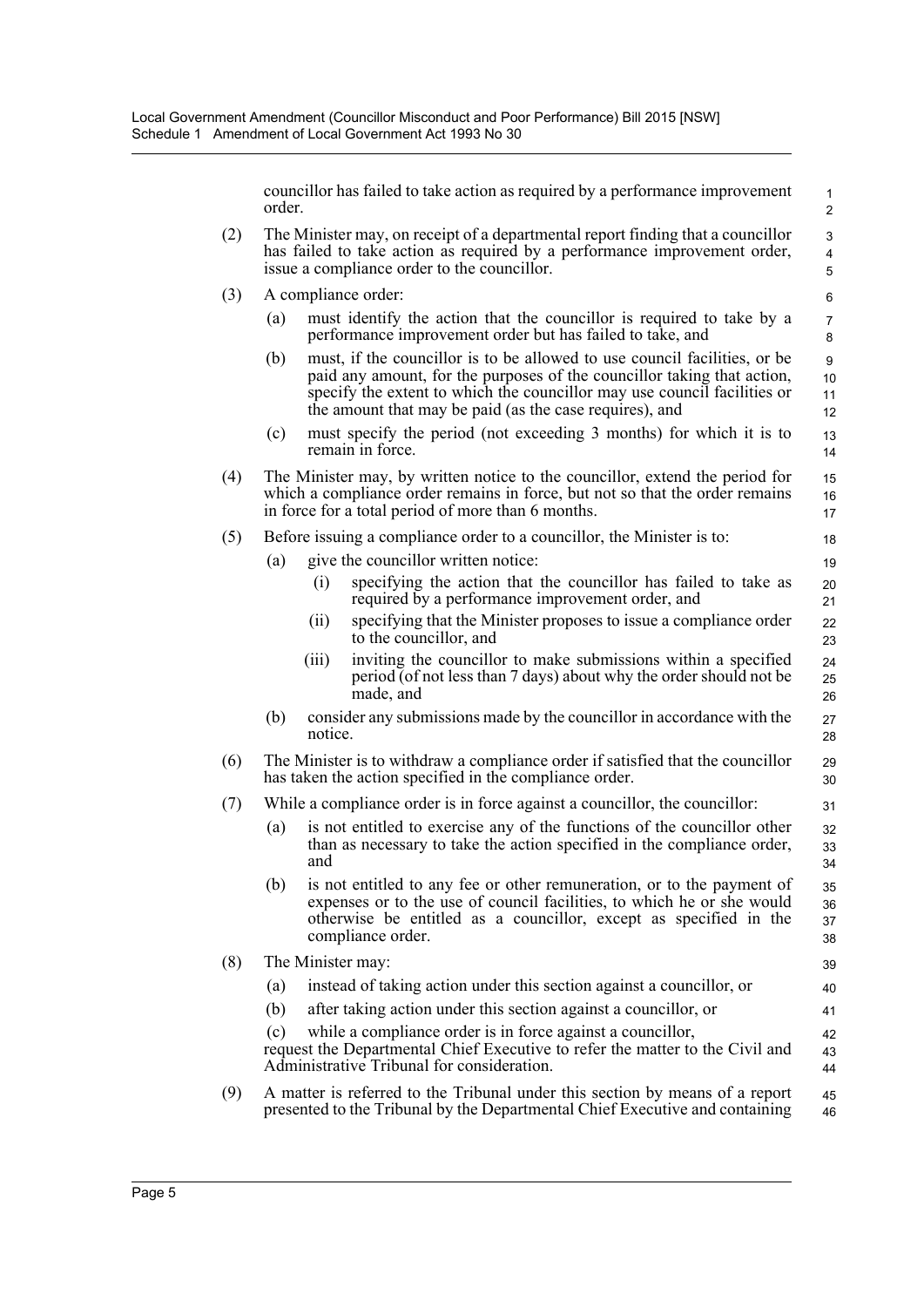|        |                                  | or accompanied by such material and observations as the Departmental Chief<br>Executive thinks fit.                                                                                                                                                                                                                                  | $\mathbf 1$<br>$\overline{2}$  |  |  |  |
|--------|----------------------------------|--------------------------------------------------------------------------------------------------------------------------------------------------------------------------------------------------------------------------------------------------------------------------------------------------------------------------------------|--------------------------------|--|--|--|
|        | (10)                             | The Departmental Chief Executive is to notify the councillor concerned of any<br>request to refer the matter to the Tribunal.                                                                                                                                                                                                        | 3<br>$\overline{4}$            |  |  |  |
|        | (11)                             | For the purposes of this section and Part 3 of Chapter 14, failure by a<br>councillor to take action as required by a performance improvement order is<br>to be taken to be misconduct.                                                                                                                                              | 5<br>$\,6\,$<br>$\overline{7}$ |  |  |  |
|        | (12)                             | The regulations may make provision for or with respect to the reference of<br>matters to the Tribunal under this section.                                                                                                                                                                                                            | 8<br>9                         |  |  |  |
| [20]   | conduct                          | Section 440B Dismissal and disqualification from civic office for serious corrupt                                                                                                                                                                                                                                                    | 10<br>11                       |  |  |  |
|        |                                  | Insert after section $440B(1)$ :                                                                                                                                                                                                                                                                                                     | 12                             |  |  |  |
|        | (1A)                             | If:                                                                                                                                                                                                                                                                                                                                  | 13                             |  |  |  |
|        |                                  | (a)<br>a recommendation has been made as referred to in subsection $(1)$ $(a)$<br>about a person, and                                                                                                                                                                                                                                | 14<br>15                       |  |  |  |
|        |                                  | the person has since ceased to hold civic office, and<br>(b)                                                                                                                                                                                                                                                                         | 16                             |  |  |  |
|        |                                  | the Minister advises the Governor that disqualification of the person<br>(c)<br>from holding civic office is necessary in order to protect the public<br>standing of councils and the proper exercise of their functions,<br>the Governor may disqualify the person from holding civic office for a period<br>not exceeding 5 years. | 17<br>18<br>19<br>20<br>21     |  |  |  |
| $[21]$ | <b>Section 440B (2)</b>          |                                                                                                                                                                                                                                                                                                                                      | 22                             |  |  |  |
|        |                                  | Insert "or disqualification" after "dismissal".                                                                                                                                                                                                                                                                                      | 23                             |  |  |  |
| [22]   | <b>Section 440B (2)</b>          |                                                                                                                                                                                                                                                                                                                                      | 24                             |  |  |  |
|        |                                  | Insert "or disqualified" after "dismissed".                                                                                                                                                                                                                                                                                          | 25                             |  |  |  |
| [23]   |                                  | Section 440C Temporary suspension from civic office for serious corrupt conduct                                                                                                                                                                                                                                                      | 26                             |  |  |  |
|        | Insert after section $440C(4)$ : |                                                                                                                                                                                                                                                                                                                                      |                                |  |  |  |
|        | (4A)                             | However, if the suspension is based on a recommendation made by the<br>Independent Commission Against Corruption or an admission made by the<br>the<br>person commences proceedings relating<br>person<br>and<br>to<br>the<br>recommendation or admission:                                                                           | 28<br>29<br>30<br>31           |  |  |  |
|        |                                  | (a)<br>the suspension remains in effect while those proceedings and any<br>related proceedings for review or appeal are dealt with, and                                                                                                                                                                                              | 32<br>33                       |  |  |  |
|        |                                  | subsection $(4)$ $(a)$ applies as if the reference to 6 months after the<br>(b)<br>suspension were a reference to 6 months after those proceedings and<br>any related proceedings for review or appeal are finally dealt with or<br>withdrawn.                                                                                       | 34<br>35<br>36<br>37           |  |  |  |
| $[24]$ | conduct                          | Section 440D Temporary suspension of staff in connection with serious corrupt                                                                                                                                                                                                                                                        | 38<br>39                       |  |  |  |
|        |                                  | Insert after section $440D(4)$ :                                                                                                                                                                                                                                                                                                     | 40                             |  |  |  |
|        | (4A)                             | However, if the suspension is based on a recommendation made by the<br>Independent Commission Against Corruption or an admission made by the                                                                                                                                                                                         | 41<br>42                       |  |  |  |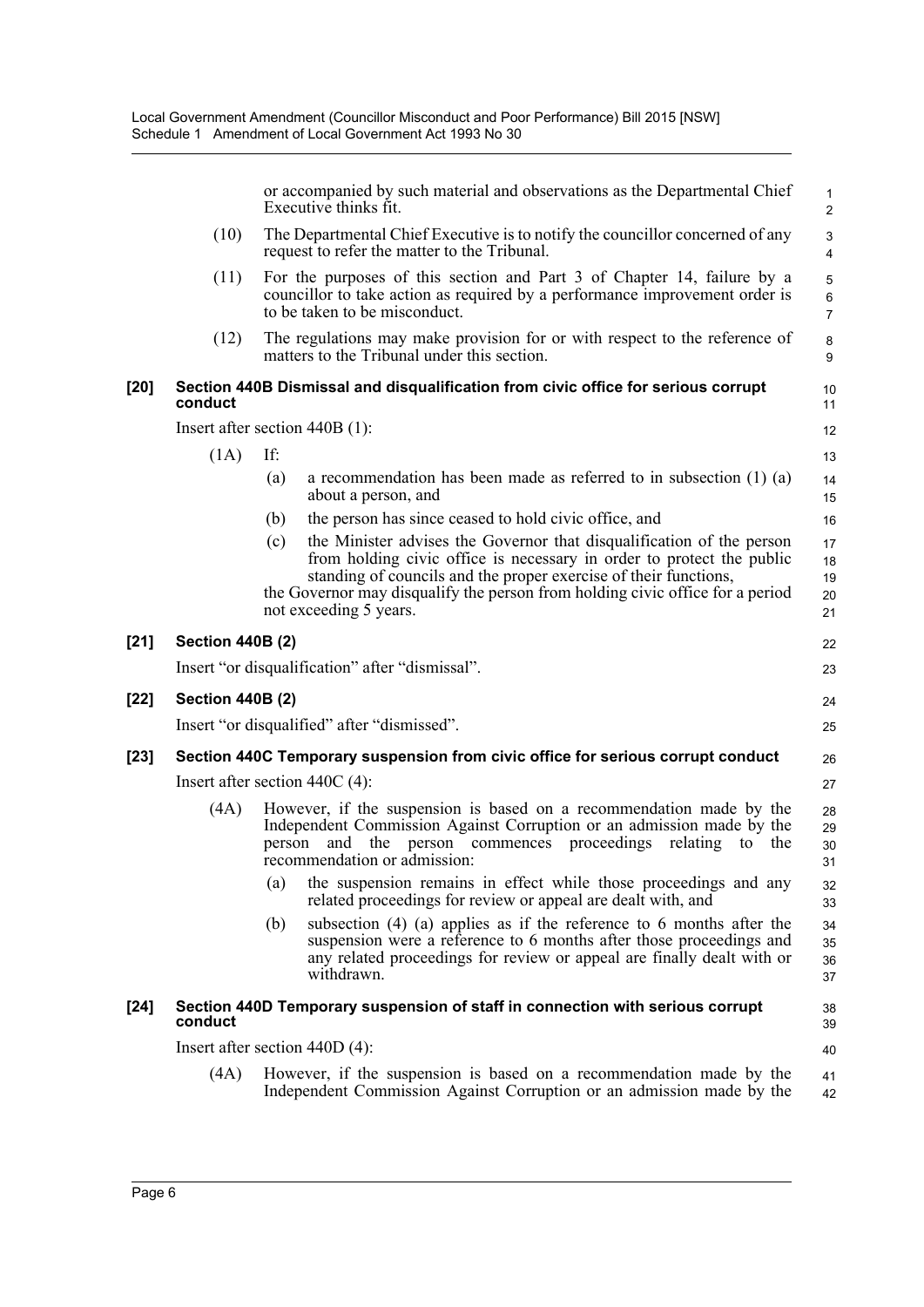|        |                                  | person | and the person commences proceedings relating to<br>the<br>recommendation or admission:                                                                                                                                                                                     | 1<br>$\overline{c}$                     |
|--------|----------------------------------|--------|-----------------------------------------------------------------------------------------------------------------------------------------------------------------------------------------------------------------------------------------------------------------------------|-----------------------------------------|
|        |                                  | (a)    | the suspension remains in effect while those proceedings and any<br>related proceedings for review or appeal are dealt with, and                                                                                                                                            | 3<br>$\overline{4}$                     |
|        |                                  | (b)    | subsection $(4)$ (a) applies as if the reference to 6 months after the<br>suspension were a reference to 6 months after those proceedings and<br>any related proceedings for review or appeal are finally dealt with or<br>withdrawn.                                       | $\mathbf 5$<br>6<br>$\overline{7}$<br>8 |
| $[25]$ | <b>Section 440F Definitions</b>  |        |                                                                                                                                                                                                                                                                             | 9                                       |
|        |                                  |        | Insert after paragraph (d) of the definition of <i>misconduct</i> in section 440F (1):                                                                                                                                                                                      | 10                                      |
|        |                                  | (e)    | an act or omission of the councillor intended by the councillor to<br>prevent the proper or effective functioning of the council or a committee<br>of the council.                                                                                                          | 11<br>12<br>13                          |
| $[26]$ |                                  |        | Section 440G Formal censure of councillor for misconduct                                                                                                                                                                                                                    | 14                                      |
|        | Omit section $440G(2)$ .         |        |                                                                                                                                                                                                                                                                             | 15                                      |
| $[27]$ | misconduct of councillor         |        | Section 440H Departmental Chief Executive may investigate or seek report on                                                                                                                                                                                                 | 16<br>17                                |
|        |                                  |        | Omit "relevant" from section 440H (3).                                                                                                                                                                                                                                      | 18                                      |
| $[28]$ | Section 440H (3A)                |        |                                                                                                                                                                                                                                                                             | 19                                      |
|        | Insert after section 440H (3):   |        |                                                                                                                                                                                                                                                                             | 20                                      |
|        | (3A)                             |        | However, the Departmental Chief Executive is to withdraw the direction if it<br>appears to the Departmental Chief Executive that:                                                                                                                                           | 21<br>22                                |
|        |                                  | (a)    | the person does not consent to compliance with the direction, and                                                                                                                                                                                                           | 23                                      |
|        |                                  | (b)    | the person would not, in court proceedings, be required to comply with<br>a similar direction on grounds of privilege against self-incrimination or<br>legal professional privilege, and                                                                                    | 24<br>25<br>26                          |
|        |                                  | (c)    | the privilege is not a privilege in favour of a public authority or former                                                                                                                                                                                                  | 27                                      |
|        |                                  |        | public authority,<br>(and, if the direction is required to be withdrawn, the person is not guilty of an<br>offence against section 661).                                                                                                                                    | 28<br>29<br>30                          |
| $[29]$ | Section 440H (5A)                |        |                                                                                                                                                                                                                                                                             | 31                                      |
|        | Insert after section $440H(5)$ : |        |                                                                                                                                                                                                                                                                             | 32                                      |
|        | (5A)                             |        | The Departmental Chief Executive may arrange for a departmental report to<br>be prepared about whether a councillor has engaged in misconduct without an<br>investigation being carried out under this section if:                                                          | 33<br>34<br>35                          |
|        |                                  | (a)    | the matter has been referred to the Departmental Chief Executive by the<br>council and the Departmental Chief Executive is of the opinion that the<br>report may be based on the findings of an investigation conducted by or<br>on behalf of the council, or               | 36<br>37<br>38<br>39                    |
|        |                                  | (b)    | the Departmental Chief Executive is of the opinion that the alleged<br>misconduct, if proven, would be minor in nature and, were it to warrant<br>disciplinary action, the disciplinary action would be comprised only of<br>counselling or reprimanding the councillor, or | 40<br>41<br>42<br>43                    |
|        |                                  | (c)    | the Departmental Chief Executive otherwise considers it appropriate to<br>do so.                                                                                                                                                                                            | 44<br>45                                |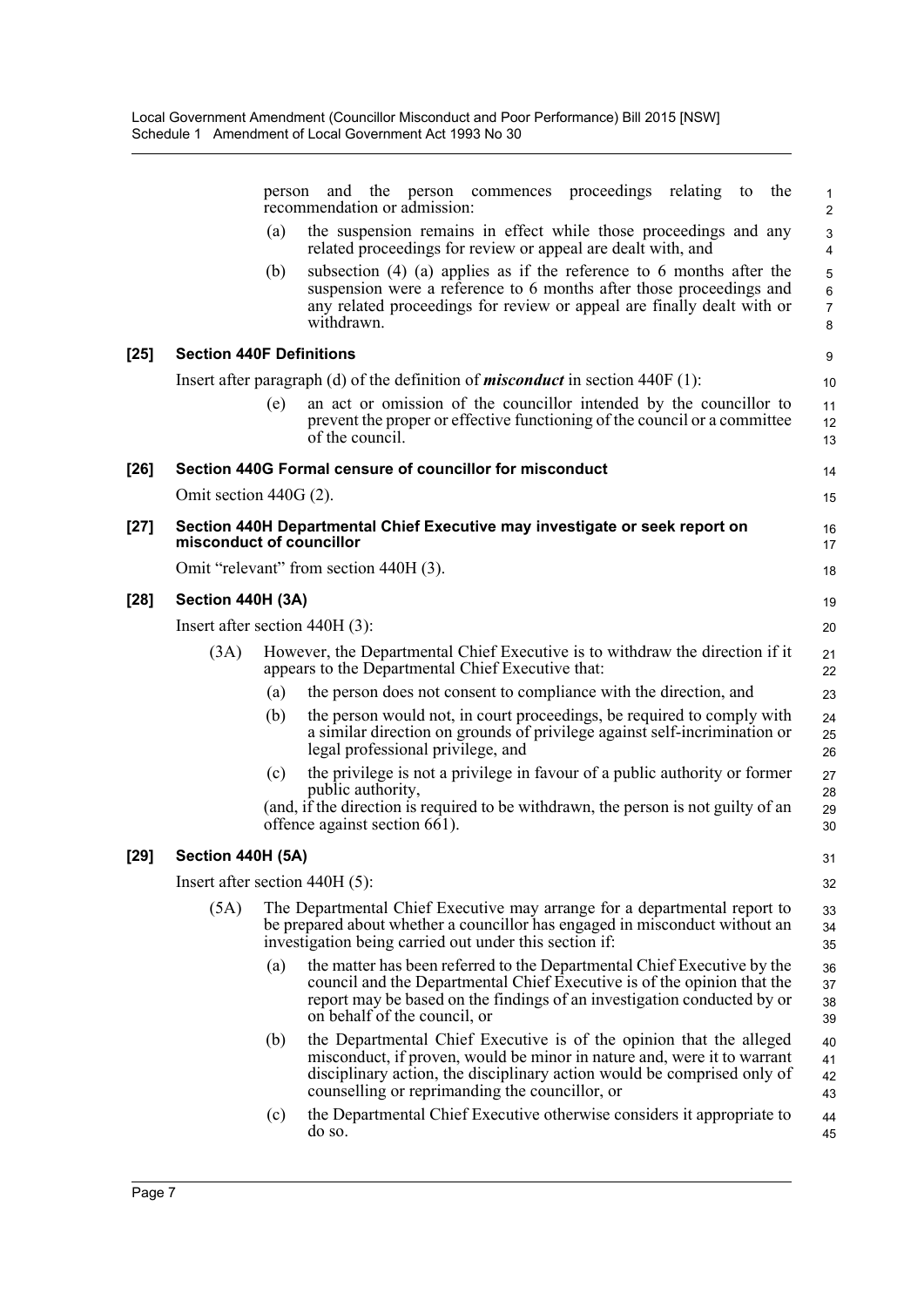Local Government Amendment (Councillor Misconduct and Poor Performance) Bill 2015 [NSW] Schedule 1 Amendment of Local Government Act 1993 No 30

| $[30]$ |                                   |                    |                                                                                                    | Section 440H (9), definition of "relevant person"                                                                                                                                                                                                                                                                                    | $\mathbf{1}$               |  |
|--------|-----------------------------------|--------------------|----------------------------------------------------------------------------------------------------|--------------------------------------------------------------------------------------------------------------------------------------------------------------------------------------------------------------------------------------------------------------------------------------------------------------------------------------|----------------------------|--|
|        | Omit the definition.              |                    |                                                                                                    |                                                                                                                                                                                                                                                                                                                                      | 2                          |  |
| $[31]$ | misconduct                        |                    |                                                                                                    | Section 440I Departmental Chief Executive may take disciplinary action for                                                                                                                                                                                                                                                           | 3<br>4                     |  |
|        | Insert after section 440I (3):    |                    |                                                                                                    |                                                                                                                                                                                                                                                                                                                                      |                            |  |
|        | (3A)                              |                    | Before taking disciplinary action against a councillor, the Departmental Chief<br>Executive is to: |                                                                                                                                                                                                                                                                                                                                      |                            |  |
|        |                                   | (a)                |                                                                                                    | give the councillor written notice:                                                                                                                                                                                                                                                                                                  | 8                          |  |
|        |                                   |                    | (1)                                                                                                | specifying the grounds on which it is proposed to take<br>disciplinary action against the councillor, and                                                                                                                                                                                                                            | 9<br>10                    |  |
|        |                                   |                    | (i)                                                                                                | specifying the disciplinary action that the Departmental Chief<br>Executive proposes to take against the councillor, and                                                                                                                                                                                                             | 11<br>12                   |  |
|        |                                   |                    | (iii)                                                                                              | inviting the councillor to make submissions within a specified<br>period (of not less than 14 days) about the proposal, and                                                                                                                                                                                                          | 13<br>14                   |  |
|        |                                   | (b)                | notice.                                                                                            | consider any submissions made by the council or in accordance with the                                                                                                                                                                                                                                                               | 15<br>16                   |  |
| $[32]$ |                                   |                    |                                                                                                    | Section 440L Appeals against disciplinary action                                                                                                                                                                                                                                                                                     | 17                         |  |
|        |                                   |                    |                                                                                                    | Insert "(other than disciplinary action comprised only of counselling or reprimanding)"<br>after "disciplinary action" where firstly occurring in section 440L (1).                                                                                                                                                                  | 18<br>19                   |  |
| $[33]$ | Section 440L (3A)                 |                    |                                                                                                    |                                                                                                                                                                                                                                                                                                                                      |                            |  |
|        | Insert after section $440L(3)$ :  |                    |                                                                                                    |                                                                                                                                                                                                                                                                                                                                      |                            |  |
|        | (3A)                              |                    | or withdrawn.                                                                                      | If the Tribunal stays a decision for suspension of a councillor for misconduct<br>that has resulted or will result in disqualification from civic office under<br>section 275 (1A), the disqualification ceases to have effect or does not take<br>effect (as the case requires) until such time as the appeal is finally determined | 22<br>23<br>24<br>25<br>26 |  |
| $[34]$ | <b>Section 440L (6)</b>           |                    |                                                                                                    |                                                                                                                                                                                                                                                                                                                                      | 27                         |  |
|        | after "the councillor".           |                    |                                                                                                    | Insert "and any disqualification that resulted from the suspension ceases to have effect"                                                                                                                                                                                                                                            | 28<br>29                   |  |
| $[35]$ |                                   |                    |                                                                                                    | Section 451 Disclosure and presence in meetings                                                                                                                                                                                                                                                                                      | 30                         |  |
|        | Insert after section 451 (4) (a): |                    |                                                                                                    |                                                                                                                                                                                                                                                                                                                                      | 31                         |  |
|        |                                   | $\left( a1\right)$ |                                                                                                    | the pecuniary interest arises only because of an interest of the councillor<br>in the council lor's principal place of residence or an interest of another<br>person (whose interests are relevant under section 443) in that person's<br>principal place of residence, and                                                          | 32<br>33<br>34<br>35       |  |
| $[36]$ | Chapter 14, Part 3, heading       |                    |                                                                                                    |                                                                                                                                                                                                                                                                                                                                      | 36                         |  |
|        |                                   |                    |                                                                                                    | Insert "and proceedings before NCAT" after "non-disclosure".                                                                                                                                                                                                                                                                         | 37                         |  |
| $[37]$ | matter relating to misconduct     |                    |                                                                                                    | Section 470A NCAT to decide whether or not to conduct proceedings into a referred                                                                                                                                                                                                                                                    | 38<br>39                   |  |
|        |                                   |                    |                                                                                                    | Insert "438HA or" after "section" in section 470A (1).                                                                                                                                                                                                                                                                               | 40                         |  |
| $[38]$ |                                   |                    |                                                                                                    | Section 470B Circumstances in which NCAT may dispense with hearing                                                                                                                                                                                                                                                                   | 41                         |  |
|        |                                   |                    |                                                                                                    | Insert "438HA or" after "section" in section 470B (1).                                                                                                                                                                                                                                                                               | 42                         |  |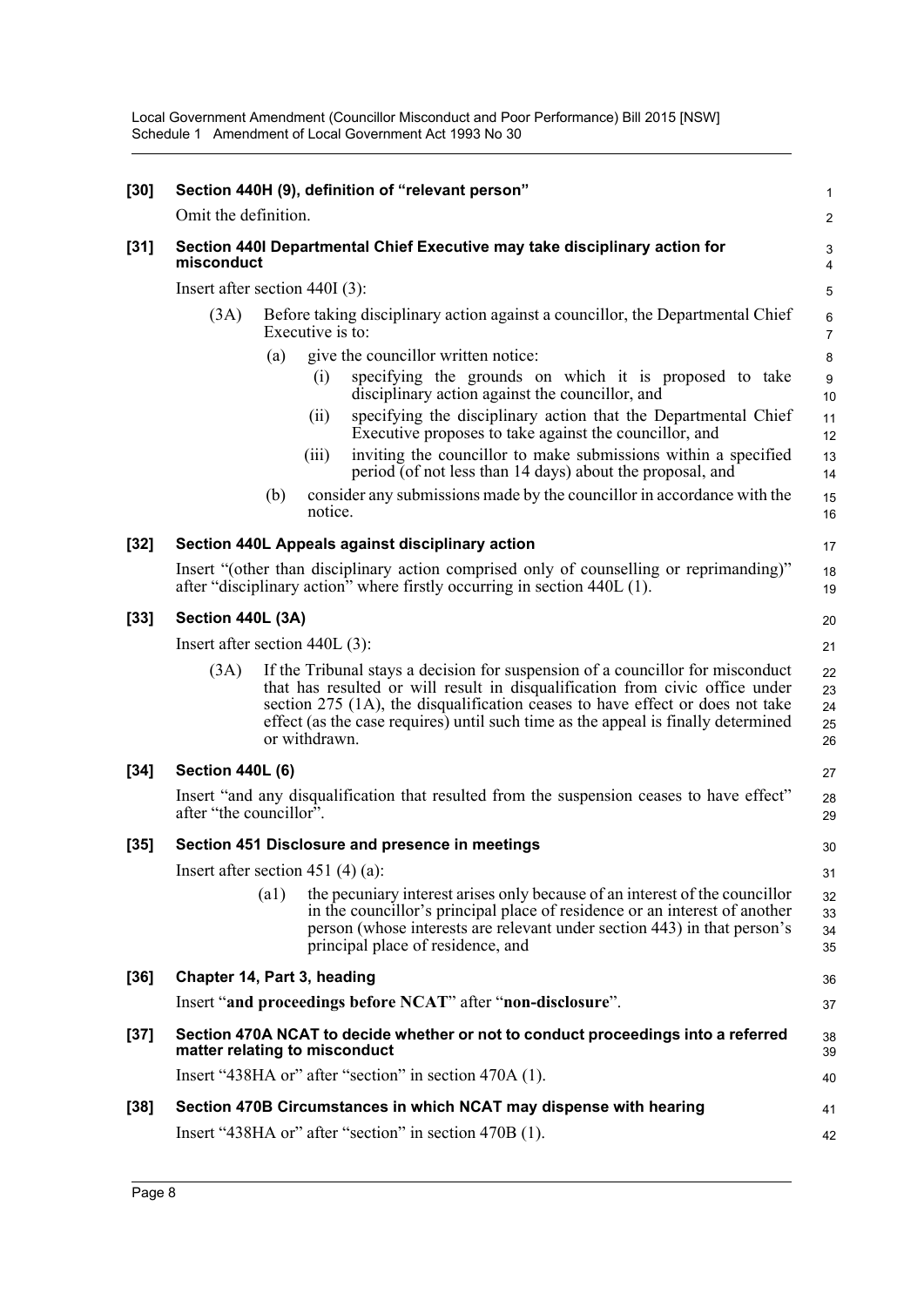| $[39]$ | <b>Section 482A Decision of NCAT-misconduct matters</b>      |  |  |  |
|--------|--------------------------------------------------------------|--|--|--|
|        | Insert "438HA or" after "under section" in section 482A (1). |  |  |  |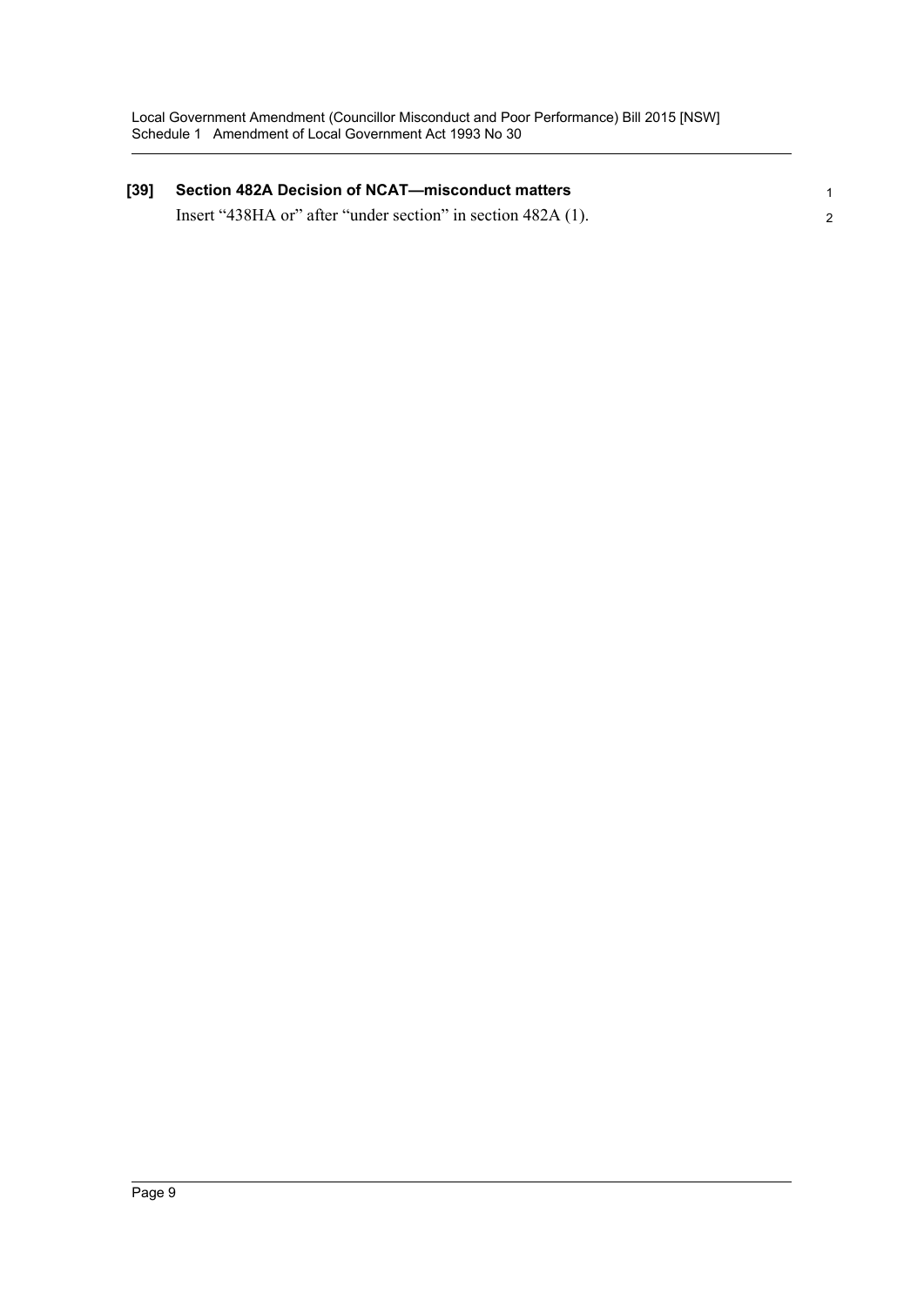Local Government Amendment (Councillor Misconduct and Poor Performance) Bill 2015 [NSW] Schedule 2 Law revision amendments of Local Government Act 1993 No 30

<span id="page-14-0"></span>

|       | <b>Schedule 2</b>             | <b>Law revision amendments of Local Government</b><br>Act 1993 No 30                                                                                                       | $\mathbf{1}$<br>$\overline{2}$ |
|-------|-------------------------------|----------------------------------------------------------------------------------------------------------------------------------------------------------------------------|--------------------------------|
| [1]   |                               | The whole Act (except Schedule 8 and where otherwise amended by this Act)                                                                                                  | 3                              |
|       |                               | Omit "Director-General" and "Director-General's" wherever occurring.                                                                                                       | 4                              |
|       | respectively.                 | Insert instead "Departmental Chief Executive" and "Departmental Chief Executive's",                                                                                        | 5<br>6                         |
| $[2]$ |                               | Sections 36A (1) (paragraph (a) of the definition of "relevant Director") and (3) (a),<br>36B (1) (paragraph (a) of the definition of "relevant Director") and 36D (3) (d) | $\overline{7}$<br>8            |
|       |                               | Omit "Director-General of National Parks and Wildlife" wherever occurring.                                                                                                 | 9                              |
|       |                               | Insert instead "Chief Executive of the Office of Environment and Heritage".                                                                                                | 10                             |
| $[3]$ |                               | Section 36A (1) (paragraph (b) of the definition of "relevant Director") and 36B (1)<br>(paragraph (b) of the definition of "relevant Director")                           | 11<br>12                       |
|       |                               | Omit "Director of NSW Fisheries" wherever occurring.                                                                                                                       | 13                             |
|       |                               | Insert instead "Secretary of the Department of Industry, Skills and Regional Development".                                                                                 | 14                             |
| [4]   | Section 36A (3) (a)           |                                                                                                                                                                            | 15                             |
|       | Omit "Director of Fisheries". |                                                                                                                                                                            | 16                             |
|       |                               | Insert instead "Secretary of the Department of Industry, Skills and Regional Development".                                                                                 | 17                             |
| [5]   | Section 54P (2)-(4)           |                                                                                                                                                                            | 18                             |
|       | wherever occurring.           | Omit "Director-General of the Department of Environment, Climate Change and Water"                                                                                         | 19<br>20                       |
|       |                               | Insert instead "Chief Executive of the Office of Environment and Heritage".                                                                                                | 21                             |
| [6]   | <b>Schedule 2</b>             | Sections 261 (2) (b), 400J (2) (a), 400K (1) (b) and 614 (2) (b) and clause 5 (1) (g) of                                                                                   | 22<br>23                       |
|       |                               | Omit "an officer of" wherever occurring. Insert instead "a person employed in".                                                                                            | 24                             |
| [7]   | Section 400J (2) (b) and (c)  |                                                                                                                                                                            | 25                             |
|       |                               | Omit the paragraphs. Insert instead:                                                                                                                                       | 26                             |
|       | (b)                           | the Secretary of the Treasury (or a person employed in the Treasury<br>nominated by the Secretary),                                                                        | 27<br>28                       |
|       | (c)                           | the Secretary of the Department of Premier and Cabinet (or a person<br>employed in that Department nominated by that Secretary),                                           | 29<br>30                       |
| [8]   | Section 400J (2) (e)          |                                                                                                                                                                            | 31                             |
|       |                               | Omit the paragraph. Insert instead:                                                                                                                                        | 32                             |
|       | (e)                           | the Secretary of the Department of Planning and Environment (or a<br>person employed in that Department nominated by that Secretary),                                      | 33<br>34                       |
| [9]   | <b>Section 606 (1)</b>        |                                                                                                                                                                            | 35                             |
|       |                               | Omit "Government Department". Insert instead "Public Service agency".                                                                                                      | 36                             |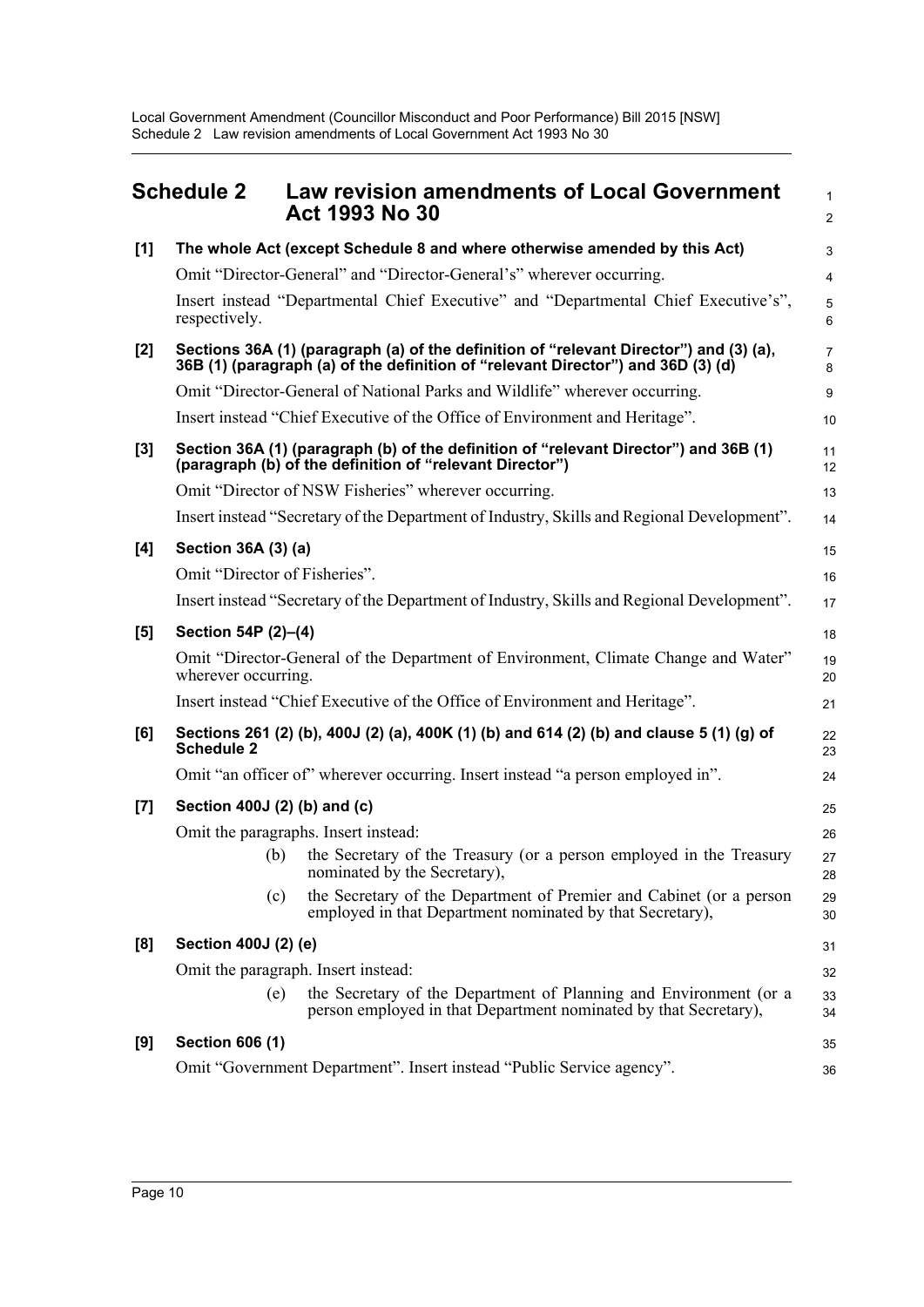Local Government Amendment (Councillor Misconduct and Poor Performance) Bill 2015 [NSW] Schedule 2 Law revision amendments of Local Government Act 1993 No 30

| $[10]$ | Section 639 (2) (b)              |                                                                                                                                                                                                                                             | $\mathbf{1}$                                      |
|--------|----------------------------------|---------------------------------------------------------------------------------------------------------------------------------------------------------------------------------------------------------------------------------------------|---------------------------------------------------|
|        |                                  | Omit the paragraph. Insert instead:                                                                                                                                                                                                         | $\overline{c}$                                    |
|        | (b)                              | that is a device or fitting of a type other than a type approved for such<br>connection by the Secretary of the Department of Finance, Services and<br>Innovation or by a person authorised by that Secretary to grant such an<br>approval, | $\mathsf 3$<br>$\overline{4}$<br>$\mathbf 5$<br>6 |
| $[11]$ | Section 684 (d)                  |                                                                                                                                                                                                                                             | $\overline{7}$                                    |
|        |                                  | Omit the paragraph. Insert instead:                                                                                                                                                                                                         | 8                                                 |
|        | (d)                              | in any case by a person employed in the Ministry of Health appointed<br>by the Secretary of the Ministry of Health, generally or in respect of any<br>special proceedings, or                                                               | 9<br>10<br>11                                     |
| $[12]$ | <b>Section 694 (2)</b>           |                                                                                                                                                                                                                                             | 12                                                |
|        |                                  | Omit "an officer of the Department of Health".                                                                                                                                                                                              | 13                                                |
|        |                                  | Insert instead "a person employed in the Ministry of Health".                                                                                                                                                                               | 14                                                |
| $[13]$ | <b>Section 708 (2)</b>           |                                                                                                                                                                                                                                             | 15                                                |
|        |                                  | Omit "a Department" and "the Department head".                                                                                                                                                                                              | 16                                                |
|        |                                  | Insert instead "a Public Service agency" and "the head of the agency", respectively.                                                                                                                                                        | 17                                                |
| $[14]$ | Section 733 (7) (c)              |                                                                                                                                                                                                                                             | 18                                                |
|        |                                  | Omit the paragraph. Insert instead:                                                                                                                                                                                                         | 19                                                |
|        | (c)                              | a Public Service employee, and                                                                                                                                                                                                              | 20                                                |
| $[15]$ | Sections 741 (2) (f) and 742 (7) |                                                                                                                                                                                                                                             | 21                                                |
|        |                                  | Omit "Director-General of New South Wales Fire Brigades" wherever occurring.                                                                                                                                                                | 22                                                |
|        |                                  | Insert instead "Commissioner of Fire and Rescue NSW".                                                                                                                                                                                       | 23                                                |
| $[16]$ | <b>Section 745 (2)</b>           |                                                                                                                                                                                                                                             | 24                                                |
|        |                                  | Omit "member of staff of". Insert instead "person employed in".                                                                                                                                                                             | 25                                                |
| $[17]$ | Schedule 2, clause 2 (1) (b)     |                                                                                                                                                                                                                                             | 26                                                |
|        |                                  | Omit "who is an officer of". Insert instead "employed in".                                                                                                                                                                                  | 27                                                |
| $[18]$ | Schedule 2, clause 5 (1) (g)     |                                                                                                                                                                                                                                             | 28                                                |
|        |                                  | Omit "or officer". Insert instead "or employee".                                                                                                                                                                                            | 29                                                |
| $[19]$ |                                  | Dictionary, definition of "Department"                                                                                                                                                                                                      | 30                                                |
|        |                                  | Omit the definition. Insert instead:                                                                                                                                                                                                        | 31                                                |
|        |                                  | <b>Department or Department of Local Government</b> means the Office of Local<br>Government.                                                                                                                                                | 32                                                |
|        |                                  | Departmental Chief Executive means the Chief Executive of the Office of<br>Local Government.                                                                                                                                                | 33<br>34<br>35                                    |
| $[20]$ |                                  | Dictionary, definition of "Director-General"                                                                                                                                                                                                | 36                                                |
|        | Omit the definition.             |                                                                                                                                                                                                                                             | 37                                                |
|        |                                  |                                                                                                                                                                                                                                             |                                                   |